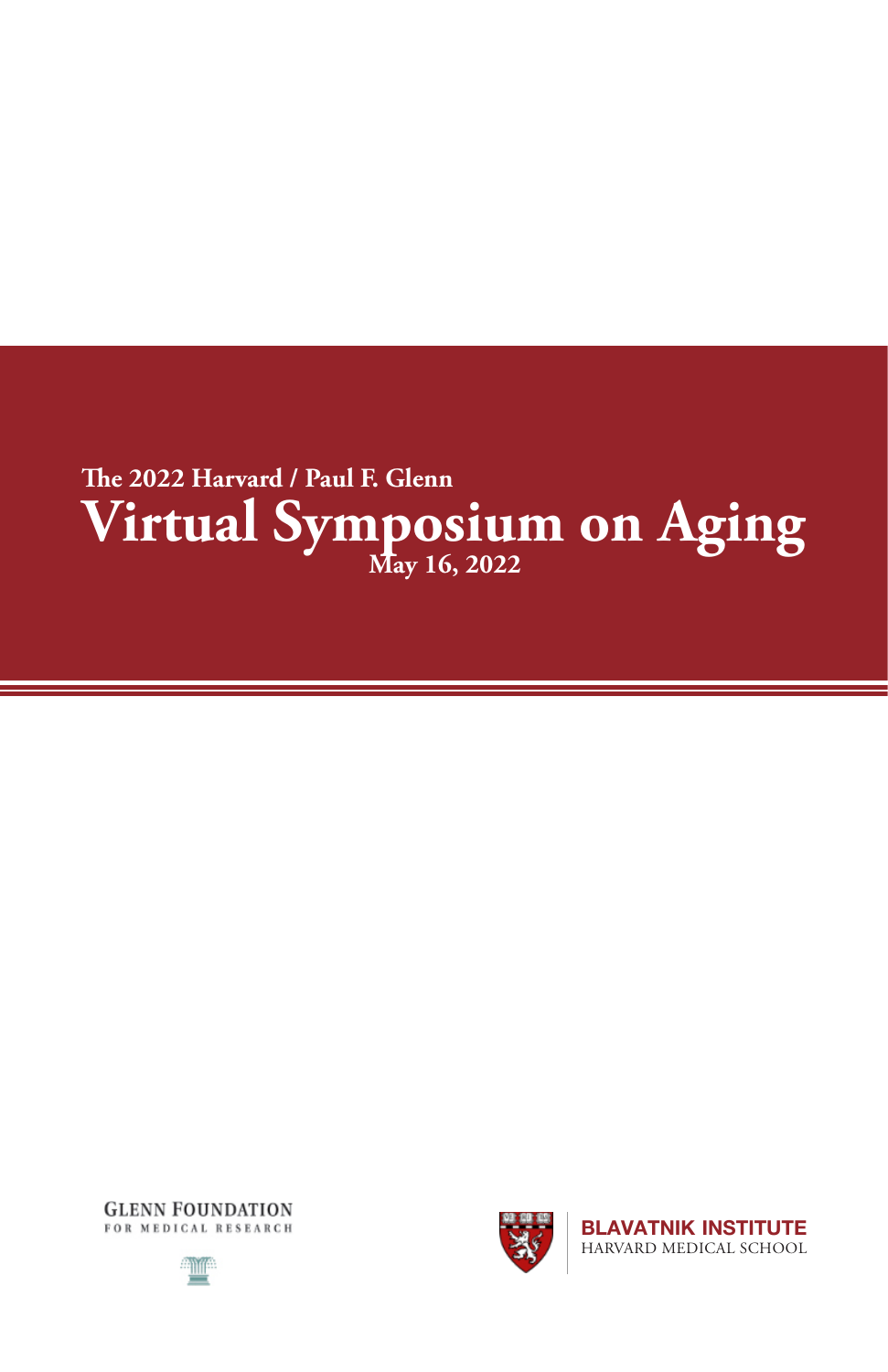## **The Paul F. Glenn Center for the Biology of Aging Research**

The Paul F. Glenn Center for the Biology of Aging

Welcome to the Annual Harvard/Paul F. Glenn Symposium on Aging. Each year, the Paul F. Glenn Center for Biology of Aging Research hosts the Harvard Symposium on Aging with a mission to present new advances in aging research and to stimulate collaborative research in this area. The symposium has grown to be a significant forum for aging research at Harvard Medical School over the years.

We wish to acknowledge the generosity and vision of Paul F. Glenn, Leonard Judson, and Mark Collins for their unwavering support of aging research through the Glenn Foundation for Medical Research. Thanks to their help, we now have a vibrant community of researchers who study aging and age-related diseases at Harvard Medical School.

The reasons for accelerating research into the molecular biology of aging are clear. First and foremost, the number of aged individuals in developed countries is proliferating, which will place an unprecedented burden on the social fabric and economic infrastructure. Because chronic illness in the elderly is a major medical cost, enormous savings would be achieved if the healthy lifespan were extended through a greater understanding of agerelated diseases. A study by the RAND Corporation concluded that advances in medicine arising from aging research would be one of the most cost-effective approaches to age-related disease. Advances in aging research have shown that it is possible to extend the healthy lifespan of laboratory animals. A greater understanding of age-related biological processes might lead to novel therapeutic approaches to the diseases of aging, such as diabetes, cancer, Alzheimer's, and heart disease.

On behalf of The Paul F. Glenn Center for Biology of Aging Research and Harvard Medical School, we welcome you to the 2022 virtual Annual Harvard/Paul F. Glenn Symposium on Aging.

David Sinclair and Bruce Yankner

Co-Directors, Paul F. Glenn Center for Biology of Aging Research

Symposium on Aging Agenda

May 16, 2022 1:00 PM - 6:00 PM

 $1.00 \text{pM}$  to  $10 \text{pM}$   $\text{m}$   $\text{m}$ 

| 1:00 PM to 1:10 PM | Kevin Lee, Ph.D.<br>Glenn Foundation                                          |
|--------------------|-------------------------------------------------------------------------------|
| 1:10 PM to 1:15 PM | Speaker Introduction by David Sinclair, A.O., Ph.D.<br>Harvard Medical School |
| 1:15 PM to 2:00 PM | Bradley Hyman, M.D., Ph.D.<br>Massachusetts General Hospital                  |
| 2:00 PM to 2:30 PM | Dudley Lamming, Ph.D.<br>University of Wisconsin                              |
| 2:30 PM to 3:15 PM | Alison Goate, Ph.D.<br>Ichan School of Medicine at Mount Sinai                |
| 3:15 PM to 3:20 PM | Bruce Yankner M.D., Ph.D - Speaker Introduction                               |
| 3:20 PM to 3:50 PM | Martin Aryee, Ph.D.<br>Massachusetts General Hospital                         |
| 3:50 PM to 4:35 PM | David Sinclair, A.O., Ph.D.<br>Harvard Medical School                         |
| 4:35 PM to 5:05 PM | Alison Ringel, Ph.D.<br>MIT                                                   |
| 5:05 PM to 5:50 PM | Morgan Levine, Ph.D.<br>Yale School of Medicine                               |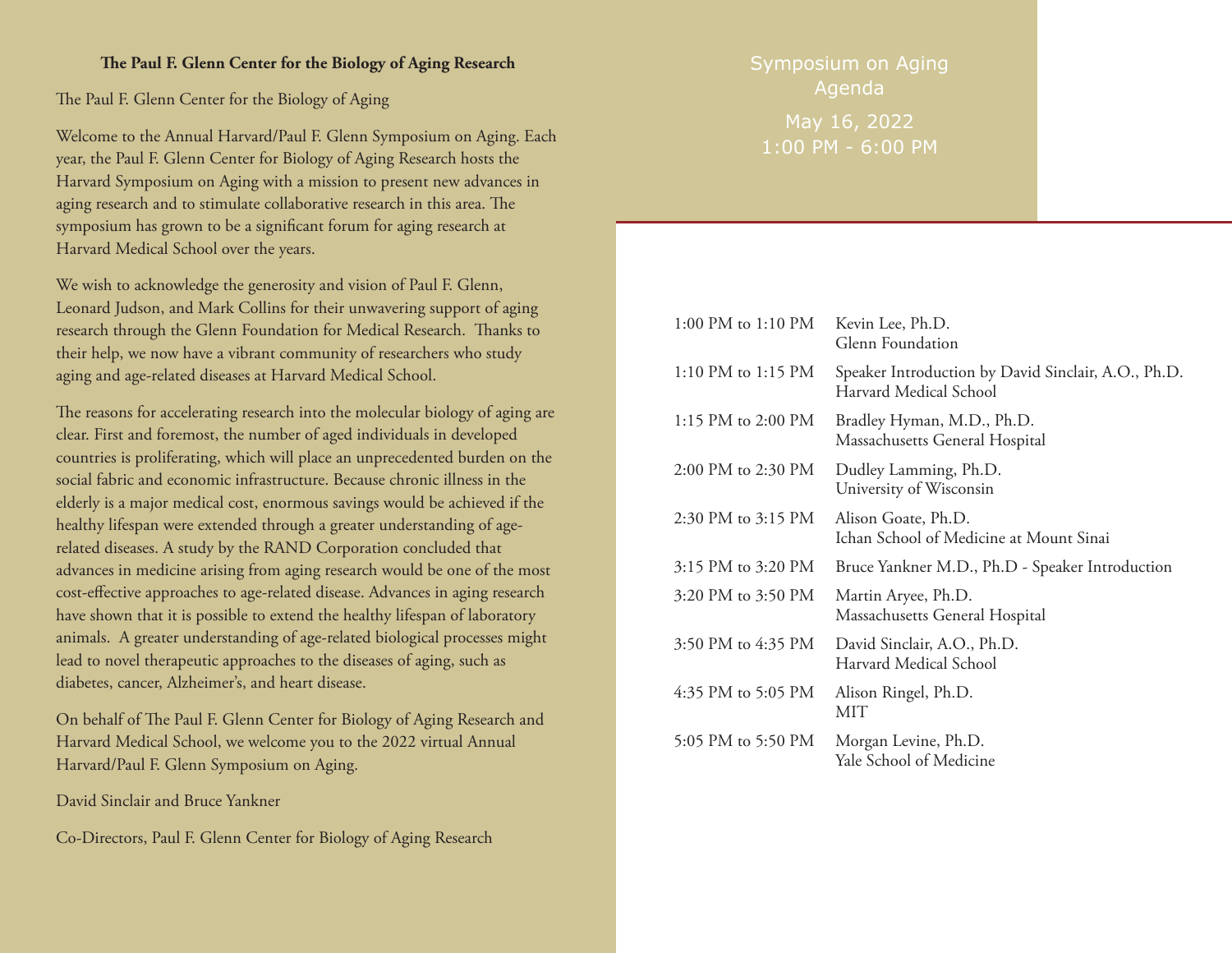

Brad Hyman is the Director of the Massachusetts Alzheimer's Disease Research Center at MGH and the John B. Penney, Jr. Professor of Neurology at Harvard Medical School. He also directs the Alzheimer's Laboratory unit at Mass General Institute for Neurological Disease, with the goal of understanding the neuropathophysiologic and genetic factors that underlie dementia. Dr. Hyman is author of over 600 papers.

Dr. Hyman received his M.D. and Ph.D. from University of Iowa, and he has received the Metropolitan Life Award, the Potamkin Prize, an NIH Merit award, and an Alzheimer's Association Lifetime Achievement Award. He is a member of the National Academy of Medicine.

Dr. Dudley Lamming is an Associate Professor of Medicine at the University of Wisconsin-Madison and Director of the UW-Madison Comprehensive Diabetes Center Mouse Phenotyping and Surgery Core. Dr. Lamming received his PhD in Experimental Pathology from Harvard University in 2008. He subsequently completed postdoctoral training at the Whitehead Institute for Biomedical Research, where he discovered that many of the deleterious effects of rapamycin, a



pharmaceutical that extends lifespan by inhibiting the protein kinase mTORC1, were mediated by "off-target" inhibition of a second complex, mTORC2. Dr. Lamming is the author of over 75 peer-reviewed papers and the recipient of several prestigious awards, including the 2018 Nathan Shock New Investigator Award from the Gerontological Society of America. He is a fellow of the American Aging Association and of the Gerontological Society of America, and is President-Elect of the American Aging Association. His NIH-supported laboratory at the University of Wisconsin-Madison studies how diets with altered levels of specific dietary macronutrients can promote longevity and be used to prevent or treat ageassociated diseases, including diabetes and Alzheimer's disease.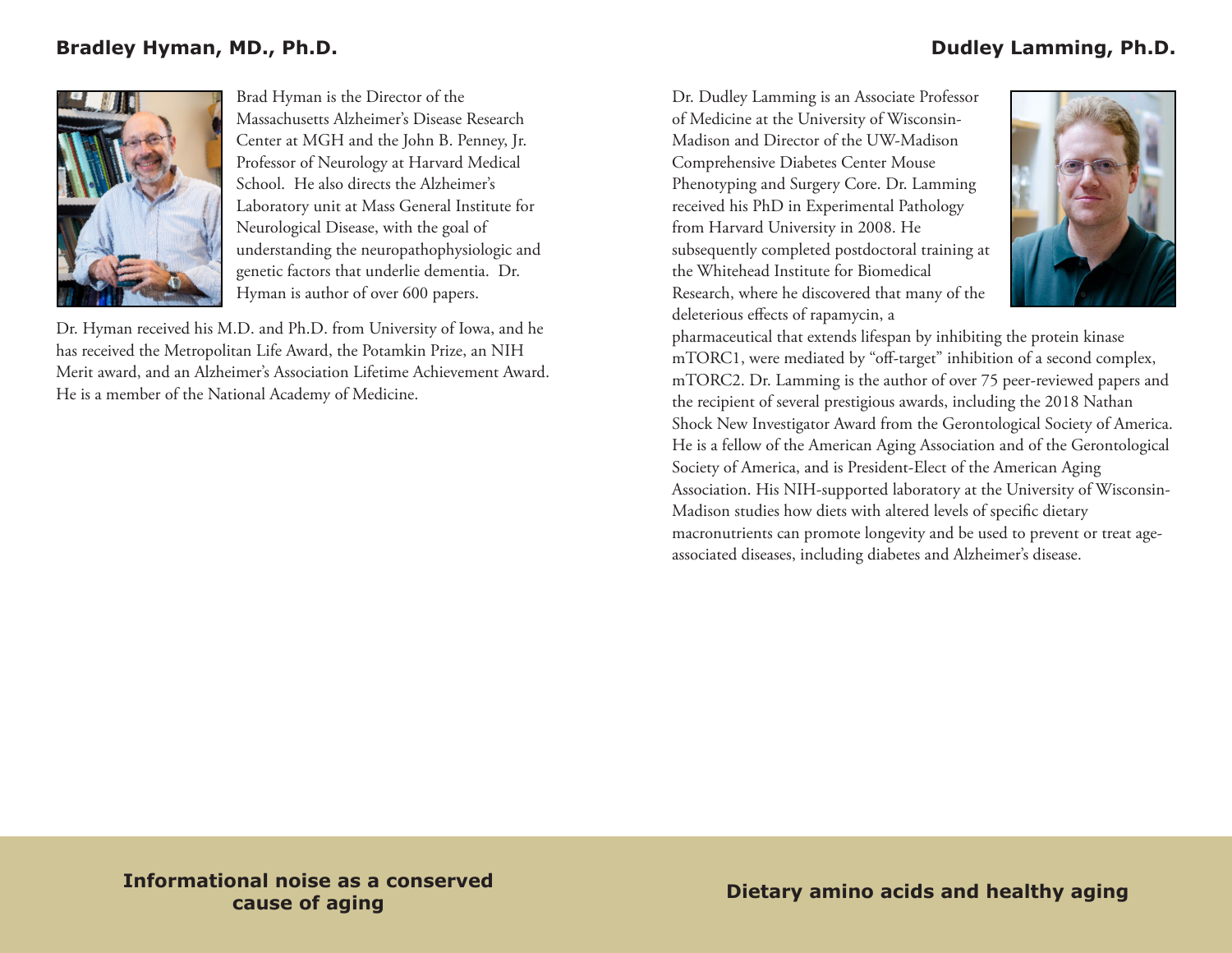## **Alison, Goate, Ph.D.**



I am a molecular geneticist with 34 years of experience in the application of molecular genetics and genomic approaches to the identification and characterization of the molecular mechanisms underlying genetic risk factors. I have a well-funded research program that has had continuous funding for the last twenty-eight years and has resulted in over 550 peer-reviewed publications. My laboratory has been central to the identification of several genes causing inherited neurological disorders including

amyloid precursor protein and presenilins in Alzheimer's disease, microtubule associated protein and progranulin in frontotemporal dementia and TDP43 in ALS. For the last 10 years my lab has focused on the genetics of late onset AD. We were involved in the initial discovery of TREM2 as an AD risk factor (Guerreiro et al., 2013). For the last 6 years we have focused on the role of myeloid cells in AD risk. In Huang et al., 2017 we linked a network of AD risk genes to a novel myeloid expressed AD risk gene, SPI1. More recently we have taken a genome-wide approach to integrating genomic and epigenomic data with genetic data to identify novel genetic causes of AD. This has resulted in the identification of novel AD risk genes coding for endolysosomal proteins (Novikova et al., Nat. Comm.). We have also used induced pluripotent stem cell models to study the role of AD risk variants in AD & FTD (Bowles et al., submitted). We have also focused on the development of induced pluripotent stem cell models to study the role of AD risk variants in neurodegeneration (TCW et al., in revision). I have a proven track record of mentorship. All of the research in my lab is carried out by scientists in training-junior faculty, postdoctoral researchers and graduate students. In the last twenty-eight years I have been the primary mentor for 18 junior faculty/K awardees, 24 postdoctoral fellows and 18 graduate students. These trainees include both women and under-represented minorities. Many of my former trainees are now independent investigators at top ranked academic institutions.

Martin Aryee is an Institute member of the Broad Institute, an associate professor in the Department of Data Science at Dana-Farber Cancer Institute (DFCI), and director of hematologic malignancies, biostatistics and computational biology at DFCI. He holds a secondary appointment as an assistant professor in the Department of Biostatistics at the Harvard T.H. Chan School of Public Health, where he teaches an introductory course in statistical genetics. The Aryee lab develops



statistical analysis methods for studying the genetic and epigenetic basis of cancer and other diseases. Most of their work has focused on improving our understanding of how aberrations in the physical and chemical structure of DNA within the nucleus are linked to cancer and other common diseases. His lab also develops tools that aim to enable the safe translation of gene editing techniques such as CRISPR into human therapeutics.

**aging and cancer**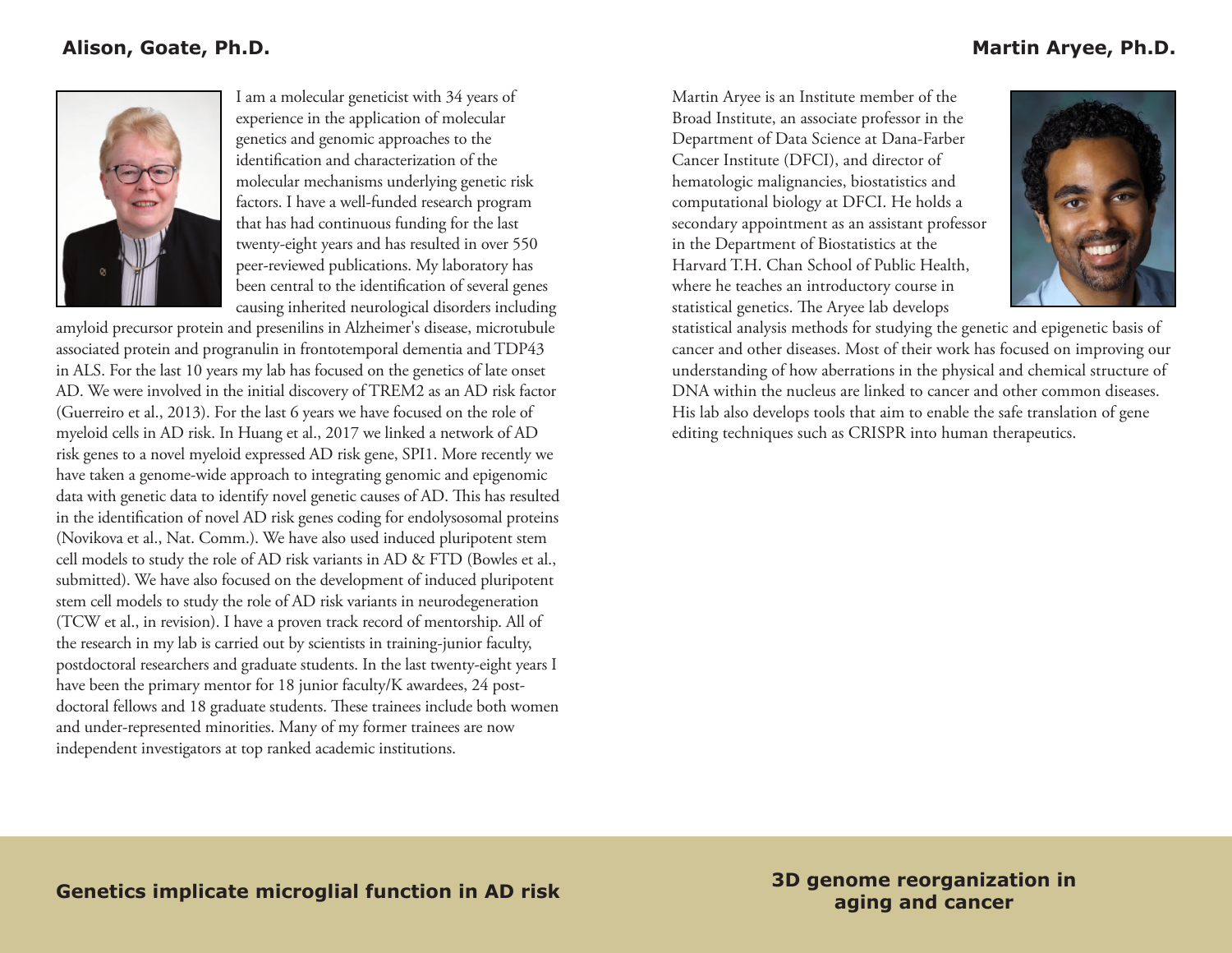

David A. Sinclair, Ph.D., A.O. is a Professor in the Department of Genetics, Blavatnik Insitute, and co-Director of the Paul F. Glenn Center for Biology of Aging Research at Harvard Medical School. He is best known for his work on understanding why we age and how to slow its effects. He obtained his Ph.D. in Molecular Genetics at the University of New South Wales, Sydney, in 1995 and did his postdoctoral research at M.I.T. with Dr. Leonard Guarente where he co discovered a cause of aging for yeast as well as the

role of Sir2 in epigenetic changes driven by genome instability and aging. In 1999 he moved to Harvard Medical School and has primarily focused on understanding why we age and the role of protective enzymes called the sirtuins, which respond to changing NAD+ levels, exercise, and caloric restriction (CR). The Sinclair lab was the first to identify a role for NAD biosynthesis in regulation of lifespan and first showed that sirtuins are involved in CR's benefits in mammals and identified the first small molecules that activate SIRT1 (STACs). His lab is currently focusing on epigenetic changes as a driver of aging and the use of reprogramming factors to reset the age of cells and tissues. He is the New York Times bestselling author for Lifespan (2019), has published over 200 scientific papers, is a co-inventor on over 50 patents, and has co-founded biotechnology companies in the areas of aging, vaccines, diabetes, fertility, cancer, and biodefense. He serves as co-chief editor of the scientific journal Aging and has received 35 honors including the Australian Medical Research Medal, the Irving Wright Award, the NIH Director's Pioneer award, TIME magazine's list of the "100 most influential people in the world" and the "Top 50 people in Healthcare". In 2018, he became an Officer of the Order of Australia (AO).

Alison Ringel is a T-cell immunologist with a background in biochemistry, biophysics, and structural biology. She investigates how environmental factors such as aging, metabolism, and diet impact tumor progress and the immune responses that cause tumor control. She received a PhD in molecular biophysics from John Hopkins University School of Medicine. Previously, Alison was a postdoctoral fellow in the Department of Cell Biology at Harvard Medical School. She recently joined MIT as an



assistant professor in the Department of Biology and a core member of the Ragon Institute this past January.